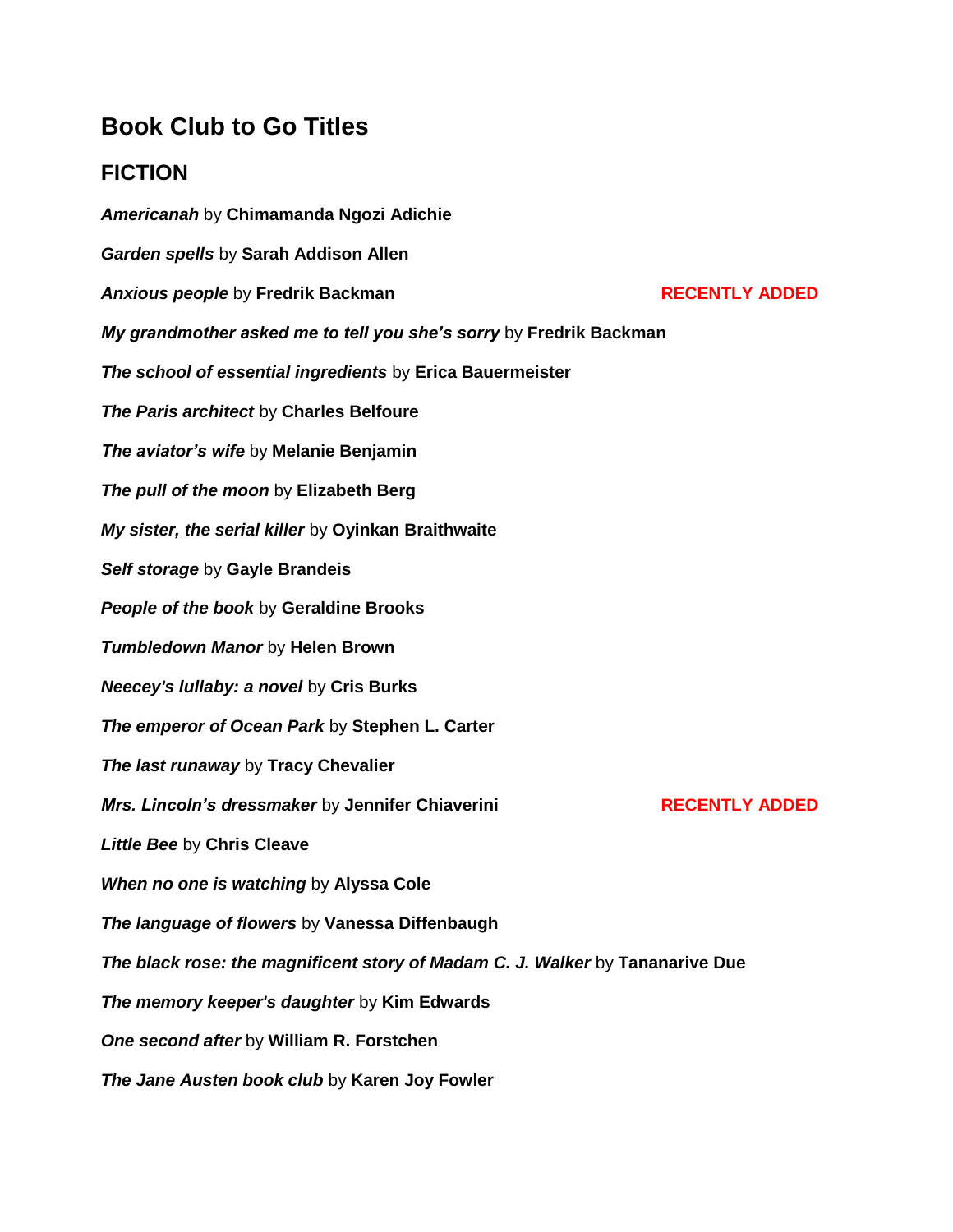*Still Alice* by **Lisa Genova**  *The home for unwanted girls* by **Joanna Goodman**  *Firefly Lane* by **Kristin Hannah** *Five quarters of the orange* by **Joanne Harris**  *The silent wife* by **A. S. A. Harrison**  *The love hypothesis by Ali Hazelwood* **RECENTLY ADDED** *People we meet on vacation* by **Emily Henry** *Blackbird House* by **Alice Hoffman**  *The other Alcott* by **Elise Hooper**  *Loving Frank* by **Nancy Horan**  *The almost sisters* by **Joshilyn Jackson**  *The orphan's tale by Pam Jenoff* **<b>RECENTLY ADDED** *The orphan master's son* by **Adam Johnson** *Orphan train* by **Christina Baker Kline** *Angry housewives eating bon bons* by **Lorna Landvik**  *Garden of stones* by **Sophie Littlefield** *Sold on a Monday* by **Kristina McMorris** *Circe* by **Madeline Miller** *The tattooist of Auschwitz* by **Heather Morris** *Everything I never told you* by **Celeste Ng**  *The time traveler's wife* by **Audrey Niffenegger**  *Missing mom: a novel* by **Joyce Carol Oates**  *There, there* by **Tommy Orange** *Commonwealth* by **Ann Patchett**  *The curious charms of Arthur Peppet* **by Phaedra Patrick <b>RECENTLY ADDED** *The leftovers* by **Tom Perrotta**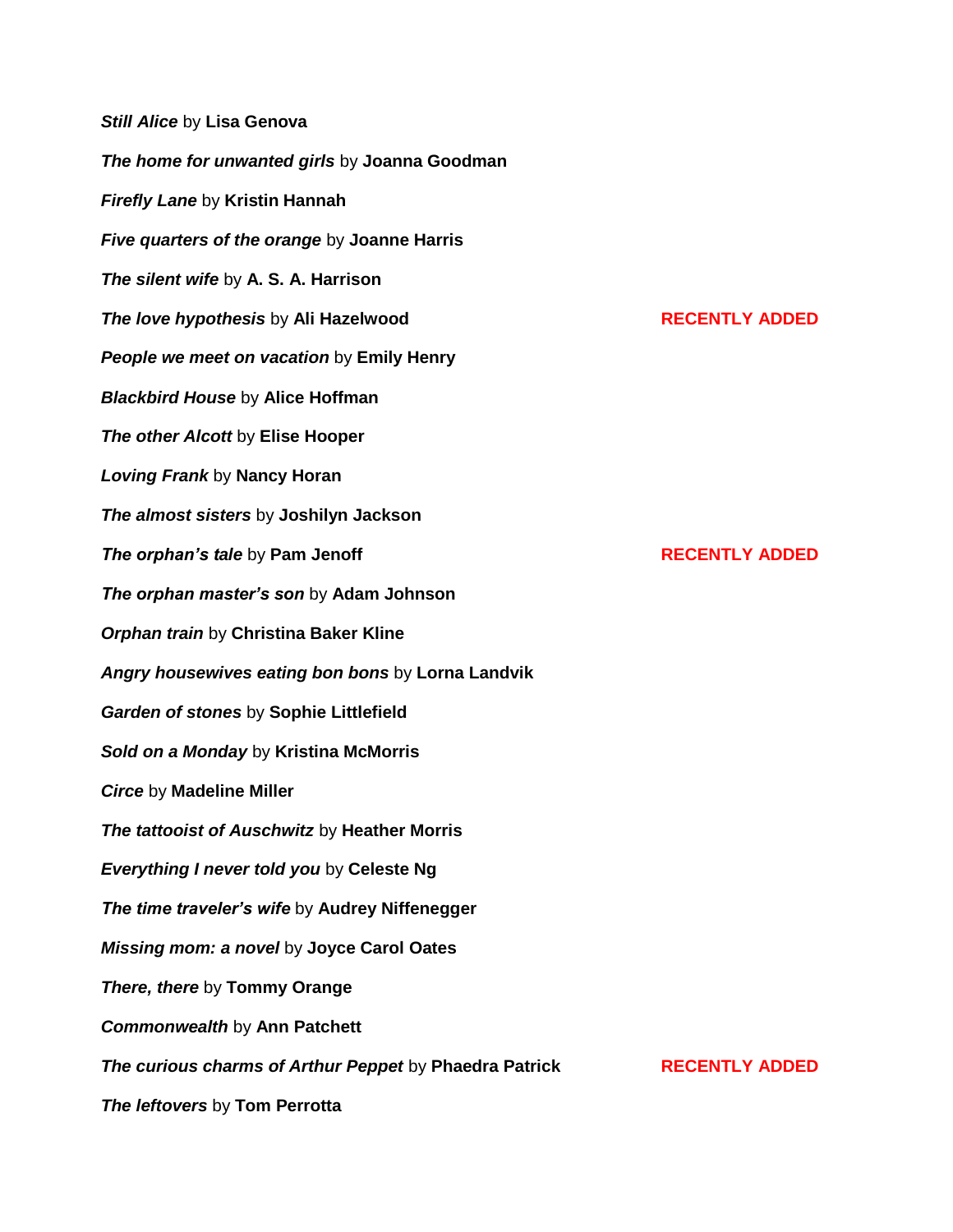*The Hindi-Bindi Club* by **Monica Pradhan**  *The Alice Network* by **Kate Quinn**  *Such a fun age* by **Kiley Reid** *Every crooked pot* by **Renee Rosen**  *The social graces* by **Renee Rosen** *The Rosie project* by **Graeme C. Simsion**  *The last painting of Sara de Vos* by **Dominic Smith** *The light between oceans* by **M. L. Steadman** *The art of racing in the rain* by **Garth Stein**  *Olive, again* by **Elizabeth Strout** *Olive Kitteridge* by **Elizabeth Strout**  *Saints for all occasions* by **J. Courtney Sullivan**  *Saving fish from drowning* by **Amy Tan**  *Dinner at the Homesick Restaurant* by **Anne Tyler**  *The space between us* by **Thrity Umrigar**  *The final revival of Opal & Nev* **by Dawnie Walton <b>RECENTLY ADDED** *Sing, unburied, sing* by **Jesmyn Ward**  *In a dark, dark wood* by **Ruth Ware**  *Innocent traitor* by **Alison Weir**  *The Lost and Found Bookshop* by **Susan Wiggs** *The wife* by **Meg Wolitzer**

## **BIOGRAPHY & MEMOIRS**

*The yellow house* by **Sarah M. Broom** *Rocket boys* by **Homer Hickam**